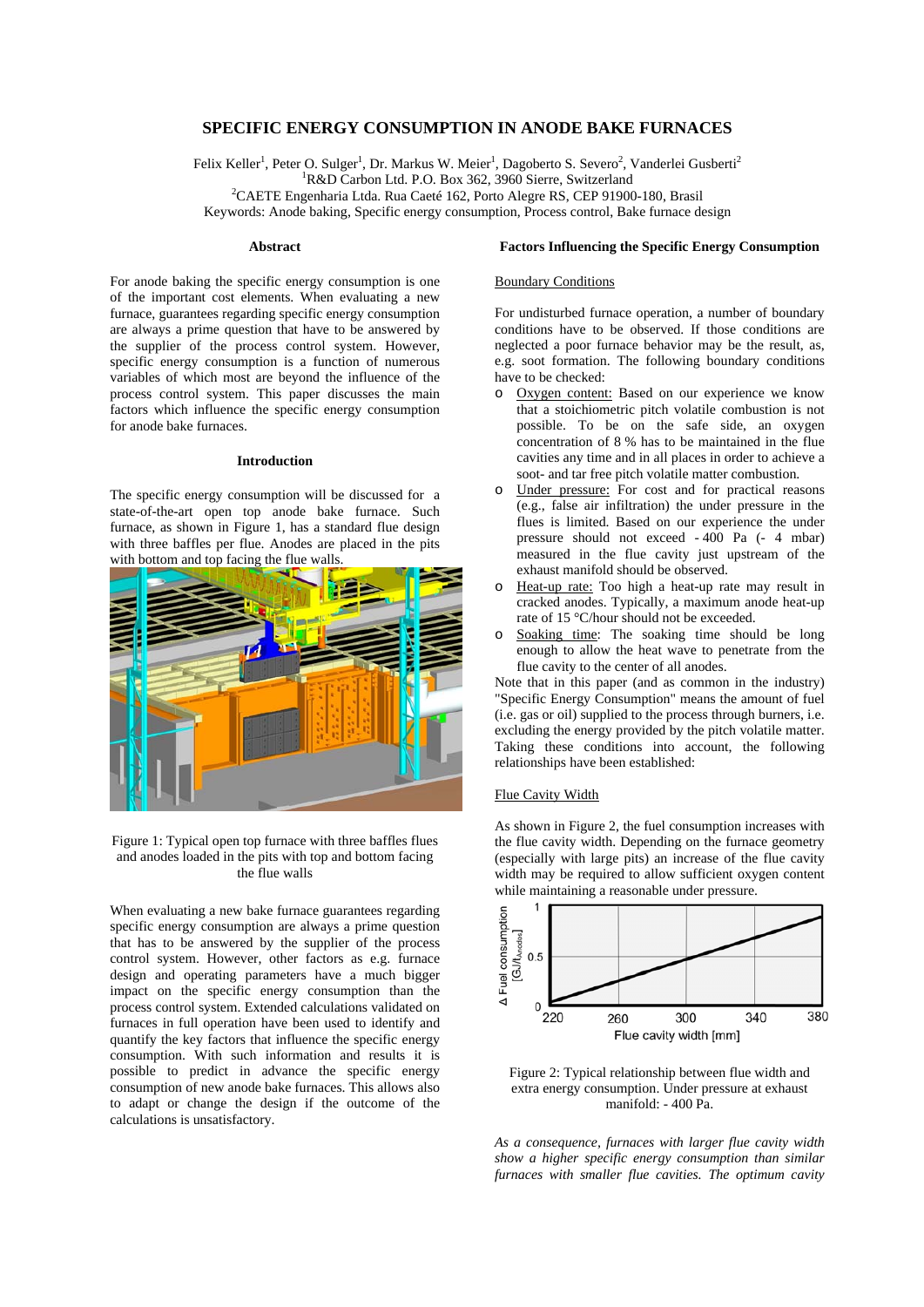*width is the smallest width that allows to maintain the required oxygen levels at all places and times.* 

## Pit Width

After a certain time of operation, smelters often request larger and higher anodes as originally designed. This, however, requires broader pits to accommodate such anodes. As a consequence a longer soaking and longer cycle time is needed to allow the heat wave to migrate the (longer) way from the flue cavity through the flue wall, the packing material layer and through half of the anode height to the pit symmetrical plane as shown in Figure 3.



Legend:

- a: Half pit width, flue wall to anode center plane
- b: Soaking time
- c: Pitch volatile matter combustion
- d: Direction of heat wave (combustion gas)
- e: Direction of heat wave from flue to anodes
- f: Anode temperature

Figure 3: Heat wave travelling over the fire length and from flue to pit

The increase in the required cycle time with wider pits is significant as can be seen in Figure 4.



Figure 4: Relationship between pit width and required cycle time; flue gas temperature 1180 °C; target anode temperature 1050 °C. Dotted line: required under pressure in excess of - 400 Pa

Shorter cycle times can be achieved by increasing the flue gas temperature. This, however, is only possible within narrow ranges as not to endanger the flue wall refractory bricks.

Longer cycle times for larger pits (required for higher anodes) have a significant impact on the specific fuel consumption as shown in Figure 5. It has been calculated for a flue width of 320 mm and a soaking time of two fire cycles. This means that the flue gas temperature is held constant in the last two sections equipped with burner bridges.

*Therefore, furnaces with large pits to accommodate higher anodes will have a higher specific energy consumption compared to similar furnaces with smaller pits.* 





Figure 5: Typical relationship between pit width and extra energy consumption; flue gas temperature 1180 °C; target anode temperature 1050 °C. Dotted line: required under pressure in excess of - 400 Pa

### Section Length

Sections are separated from each other by a headwall, typically with a thickness of 0.4 to 0.5 m. Sufficient space between the headwall and the anode pack is required for the anode clamp and the packing material suction pipe. As a consequence the thickness of the packing material layer in the direction of the pit length will be in the range of 0.25 m to 0.3 m. The thickness of the headwall and the thickness of the packing material layer are virtually independent of the section length [1] and the ratio between anode pack length and section length is more favorable for longer sections. This means that the relationship of anodes to be heated up compared with the "dead material" is more favorable for longer sections as shown in Figure 6.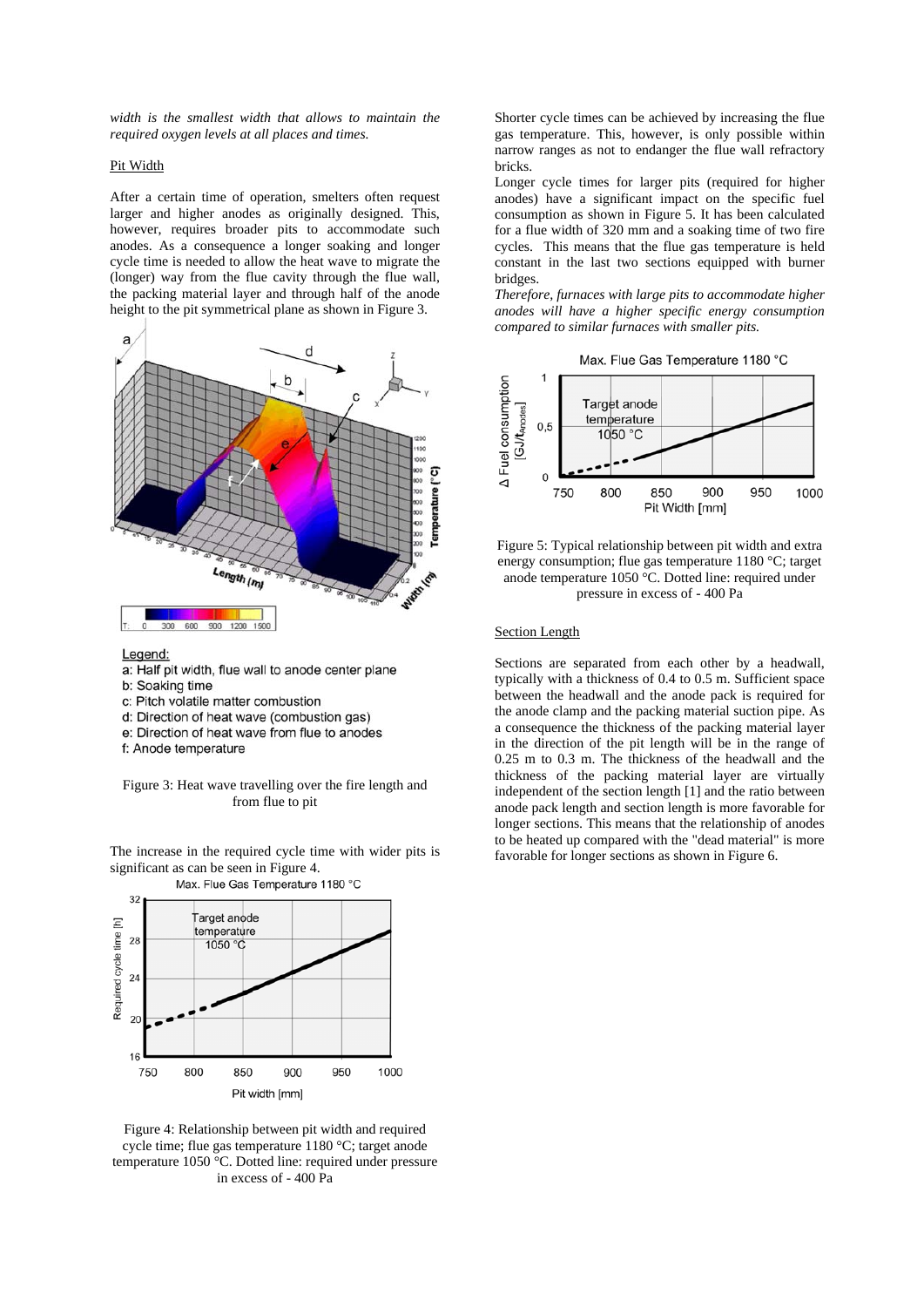

Figure 6: Share of anodes compared with "dead material, for long and short sections. Share of the anode pack length 85 % for the longer section compared with 77.5 % for the shorter section

Figure 7 describes the relationship between section length and fuel consumption. The example has been calculated for an anode temperature of 1100°C in the pit center plane.





The fuel consumption increase on the right hand side of the graph is irrelevant. Section lengths of more than approximately six meters are not feasible due to the instability of the refractory material. Furthermore, longer sections would require excessive under pressure values, resulting in extreme false air infiltration and a sharp fuel consumption increase.

*As a consequence, longer sections are favorable regarding specific energy consumption. The section length is, however, limited by refractory instability and too high under pressure values.* 

#### Final Baking Temperature

The optimum final baking temperature is mainly a function of the petroleum coke grade used for the production of the anodes. It is obvious that increasing the target temperature will also increase the specific fuel consumption. Measurements on full size furnaces have shown that a baking temperature increase by 50 °C will increase the energy consumption by  $0.2 \text{ GJ/t}_{\text{anodes}}$ , equivalent to approximately 10 % of the nominal fuel consumption (Figure 8).



Figure 8: Relationship between anode baking temperature and fuel consumption

Under baking is always detrimental for anode quality reasons. Over baking may be detrimental too, but is certainly unfavorable in view of energy consumption and refractory life. [4]

*As a consequence, every prediction regarding specific energy consumption is meaningless if the baking temperature has not been defined.*

## Pitch Content in Anodes

Energy supply from pitch volatile combustion is in the same order of magnitude as through the contribution from the fuel (gas or oil) supplied through the burners. Accordingly changes in the anode raw material characteristics and/or green mill processing parameters can have a substantial influence on the baking process. In fact a "Dynamic Process Optimization" (DPO) in the green mill as developed and conducted by R&D Carbon [2, 3] may reduce the pitch content from e.g. 14 to 13 %. As a consequence the energy supply from the green anodes is reduced by 7 %. If the modified anode formulation, however, requires the same baking temperature as before optimization, the missing energy has to be supplied by additional fuel of about 7 %. As shown in Figure 9 the total energy input has to remain constant.



Figure 9: Relationship between energy supply from tar and fuel in function of the pitch content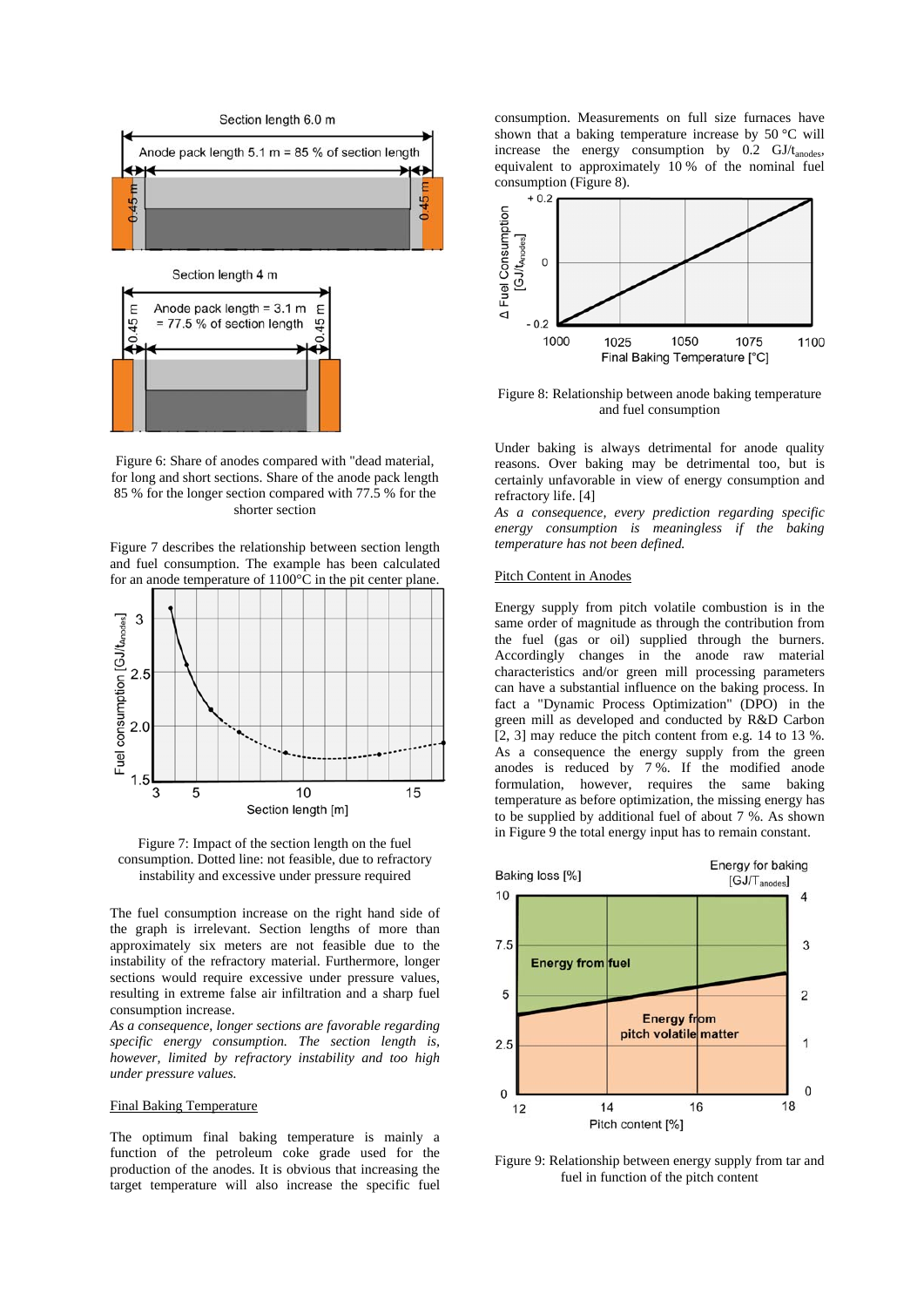For anode quality considerations, the pitch content should always be determined for optimum anode quality and never for bake furnace fuel supply minimization.

*Therefore, the pitch content has to be considered as a boundary condition governed by anode quality criteria, even if this will require an increase in the specific fuel consumption.*

## Combustion Efficiency

In a properly designed ring type furnace nearly 100 % of the pitch volatile matter is burnt in the furnace. Furthermore, most of the energy stored in the cooling area is transported to the heat-up area, significantly reducing the amount of energy to be supplied through the burners. Incomplete combustion of either pitch volatiles or fuel has been observed in older, mainly hand-regulated furnaces, equipped with too small flue cavities, not allowing to maintain anytime the required oxygen level of 8 % and at all places. Additionally a significant amount of solids (refractory material, packing material and anodes) has to be heated up. If the amount of solids could be decreased an increase of the combustion efficiency would result, This, however, would result in higher refractory maintenance cost*.* Both for a new or an existing bake furnace, a process optimization may nevertheless be very beneficial. Thereby parameters like heat-up rate, final baking temperature and soaking time will be adapted. The primary goal of such an optimization [4] usually is the increase of the furnace productivity and/or the anode quality. In some cases the goal may also be to increase the refractory life, reduce the emissions and/or increase the production rate. However, no process control system will be able to substantially compensate for inherent furnace design deficiencies. Increasing the output may result in a higher specific energy consumption. Depending on the anode demand, operating the furnace in such a way may be a smart strategy, considering the overall plant efficiency.

*Considering the fact that the amount of solids to be heated is a boundary condition, process optimization has to focus an complete pitch volatile combustion and on optimum usage of cooling air for the combustion process. Furthermore, the specific energy consumption must never be optimized at cost of the resulting anode quality, as the inferior anode performance in the pots will greatly outweigh the gains of the energy saved [5]. Operating the furnace at a higher than minimal specific energy consumption can be a smart strategy taking into account the overall plant efficiency.* 

#### False Air

False air, i.e. ambient air sucked into the flue cavities through packing material and peephole covers is mainly a function of the following furnace properties:

- o Flue wall construction
- o Peephole construction
- o Packing material granulometry
- o Level of under pressure applied to the furnace
- o Quality of refractory maintenance

Furnace top sealing applied by, e.g., plastic sheets

The statements made below are valid for new or well maintained furnaces only, having packing material with the correct granulometry. In new furnaces, packing material granulometry is often too coarse, which significantly increases the amount of false air. The impact of poor refractory maintenance will be discussed later on. Under pressure profiles for a perfectly sealed furnace, a furnace with high infiltration and a profile measured in a typical furnace are shown in Figure 10.



Figure 10: Under pressure characteristics for different false air infiltration levels

The impact on the fuel consumption is shown in Figure 11.



Furnaces with different sealing levels

Figure 11: Fuel consumption comparison as a function of different sealing levels

*Summarizing, poor sealing can increase the fuel consumption by 2 - 3 %.* 

## Number of Sections in Heat-up

Furnaces with four to nine sections in heat-up have been observed. In modern furnaces, however, typically six sections in heat-up and 16 sections per fire are the rule. Designing the furnace with 17 sections per fire (7 in heat up) can be an interesting option to increase the production per fire by about 15 to 16 %. If, e.g. 168 hours are considered for heat treatment of the anodes, this can be achieved either with a cycle time of 6 x 28 hours or 7 x 24 hours. In the six sections heat-up arrangement, three sections are equipped with burner bridges. In the seven sections arrangement, four burner bridges are installed. As the furnace output for a given section load is inversely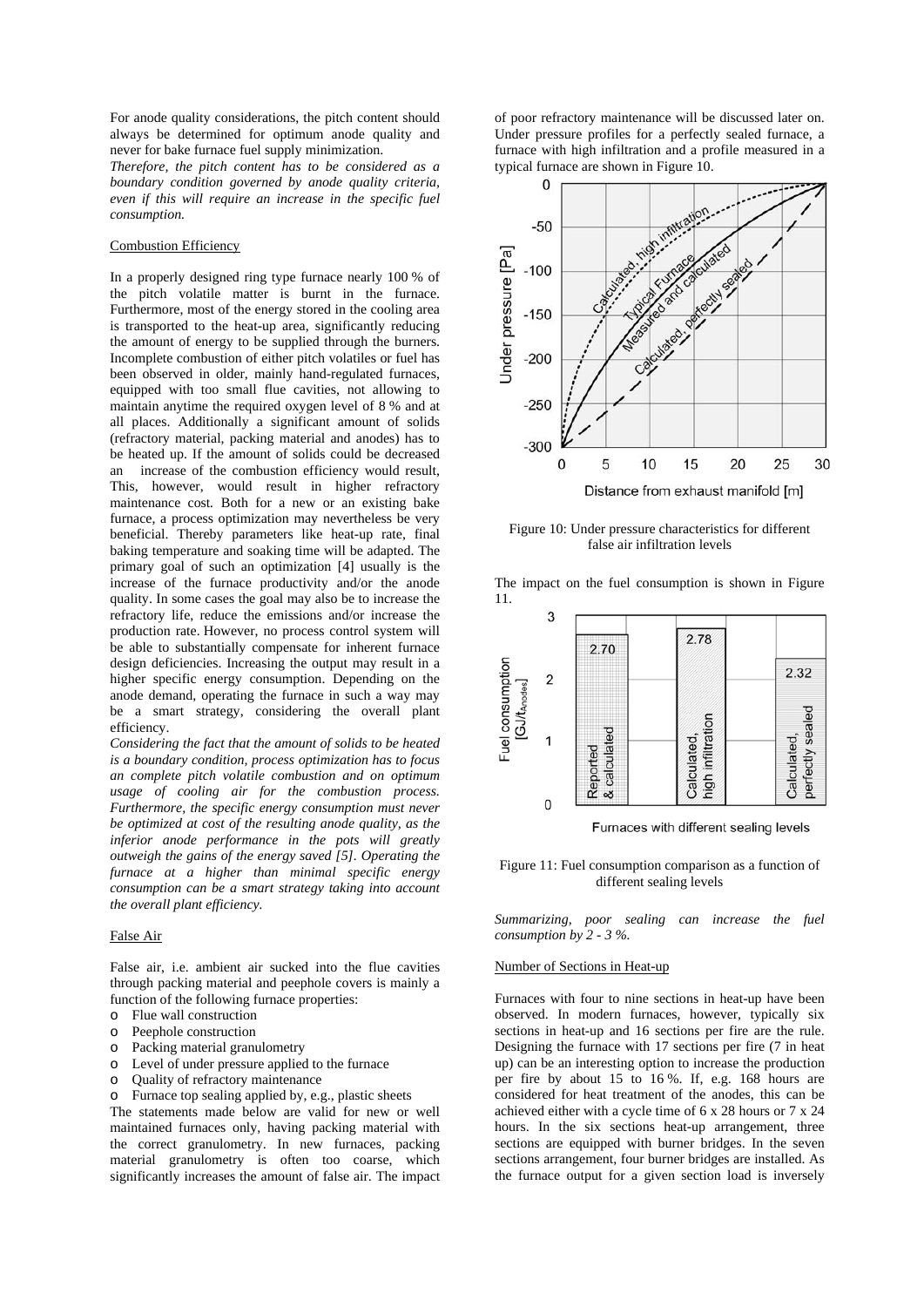proportional to the cycle time, the 7 x 24 hours option will result in a production increase of 16 % compared with the 6 x 28 hours operation. As shown in Figure 12, the 7 section operation (with four instead of three burner bridges) has a higher under pressure demand to guarantee the required 8 % oxygen level. As a third possibility to accomplish a 168 hours baking period, a furnace can be operated with again four sections equipped with burner bridges and four (instead of three) sections in preheat. With a cycle time of 21 hours, the output will be even 30 % higher than in the 6 x 28 hours configuration, of course at the price of higher investment for an extra section per fire, and of a higher under pressure to be maintained in order to provide 8 % oxygen at all times and places.



Figure 12: Under pressure profiles for furnace operation with 6, 7 or 8 sections in heat-up and with 8% oxygen at all times and places

Depending on the operational parameters, furnaces operated with identical baking periods but different numbers of sections in heat-up may show specific energy consumption differences of up to 10 %.

*Summarizing, the number of sections in heat-up may influence the specific energy consumption with up to 10 %. Increasing the number of sections in heat-up is of course possible only if the number of sections per fire allows such a configuration.* 

#### Crossover Heat Loss Compensation

To compensate at least partially for the heat losses in the crossover channel, a certain amount of "over baking" is sometimes programmed for the last two sections upstream of the crossover channel. Such an action helps to avoid under baking of the anodes in the first and second section downstream of the crossover channel. As the extra energy input required for the over baking does not result in extra production this amount of energy contributes to the overall specific energy consumption of the furnace. As a rule of thumb the full compensation of the heat sink of the crossover would require an extra fuel equivalent to one furnace section. Supplying such an extra amount of fuel through the burner bridges is not feasible; 50 % is more realistic.

*As a consequence, in a 2-fire furnace with typically 32 sections, crossover heat loss compensation increases the*  *specific energy consumption by approximately 3 % and in a 4-fire furnace the increase equals to 1.5 %.* 

## Impact of Poor Operation Practices

With all statements made in this paper it is supposed that the anode bake furnace is well maintained and well operated [6]. The most serious operational shortcomings observed in real life can be summarized as follows:

- o Fire change delayed
- Not all baked anodes unpacked

Not unpacking baked anodes and delaying any fire change *always* results in a reduction of the anode production rate. *As a first approximation, the energy consumption increases with the same percentage as the production rate decreases*.

## Impact of Poor Refractory Maintenance Practices

Poor refractory maintenance practice may be the cause for delayed fire changes and for the impossibility to unpack all baked anodes. Furthermore, extreme quantities of false air may be observed. In most if not all cases of poor refractory maintenance an increased percentage of rejects will result. As the specific energy consumption is always related to the production of good anodes, the increase of the reject rate also increases the specific energy consumption. Energy consumption figures in the range of 3 - 4 GJ/tanodes have been reported for such cases. Poor refractory maintenance may even result in a risk of explosions.

*If such a situation is observed the furnace is out of control! Management concern should then not be to optimize specific energy consumption but to restore proper operation first.* 

## **Specific Energy Consumption Prediction**

As discussed above the prediction of the specific energy consumption is now possible for any given furnace design and operation. Once the key dimensions and the main operating parameters have been identified, it is strongly recommended to calculate the expected specific energy consumption using numerical models. In such a way the risk of constructing substandard furnaces can be eliminated. This is of paramount importance as modifying existing furnaces is virtually impossible. Details of this approach will be presented in the near future in a separate paper.

#### **Conclusions**

When evaluating a new furnace, guarantees regarding specific energy consumption are always a prime question that have to be answered by the supplier of the process control system. However, as shown in this paper, specific energy consumption is a function of numerous variables of which most are beyond the influence of the control system.

Thermal calculations verified through on-site measurements on anode bake furnaces allowed identifying the following key factors that influence the specific energy consumption: